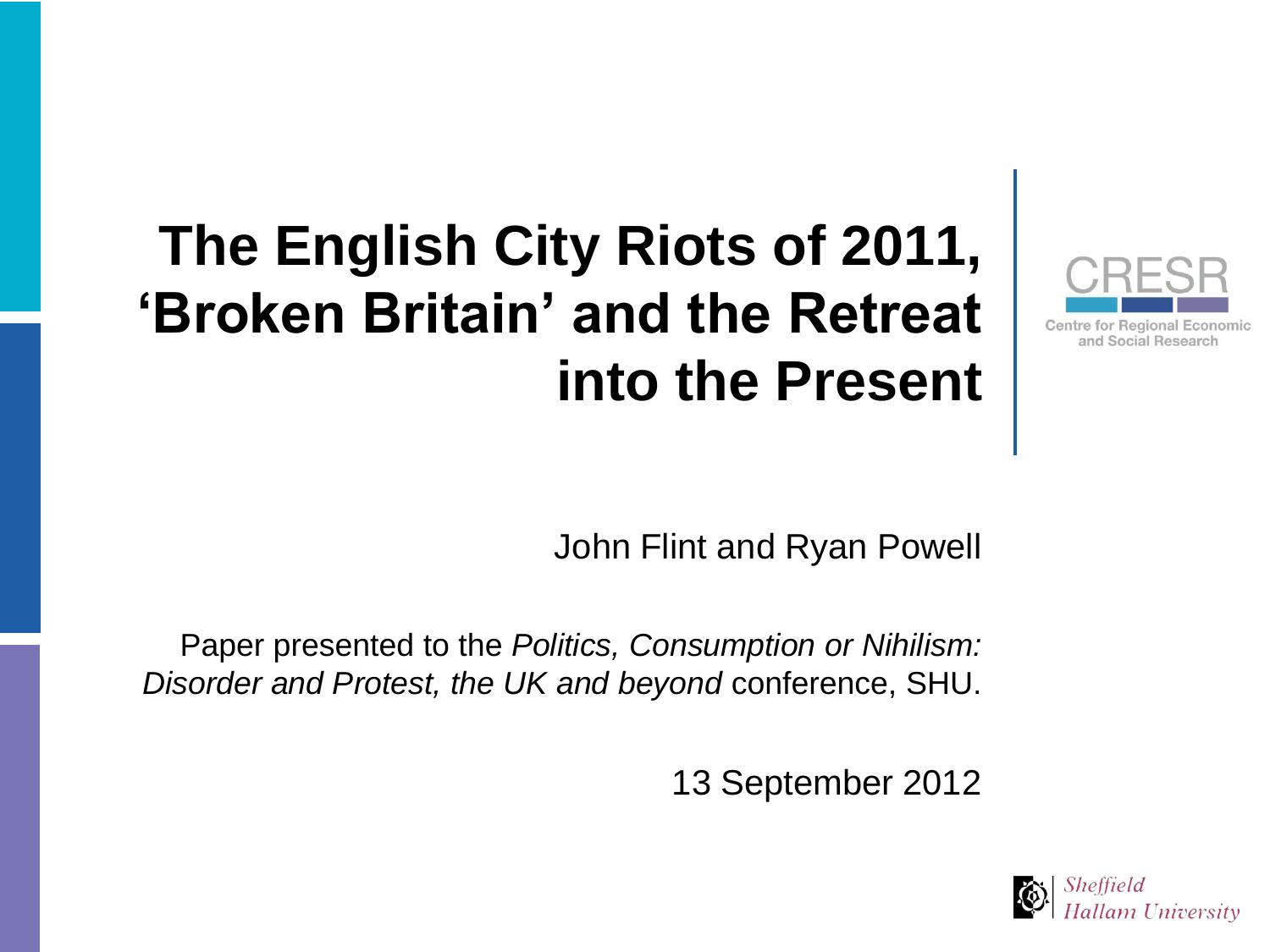## **Introduction**

- **Discourses of "Broken Britain"**
- **<u>n</u>** Eliasian framework
	- dominance of "involved" thinking  $\rightarrow$  retreat into the present
	- ambivalence of civilizing processes
- Historical precedents of social and moral "crisis"
- $\Box$  3 key arguments:
	- crises of civilisation as ubiquitous to the urban condition
	- precedents of moral panics focused on young & working class populations
	- **historical continuity in techniques of governance**
- **D** Conclusions

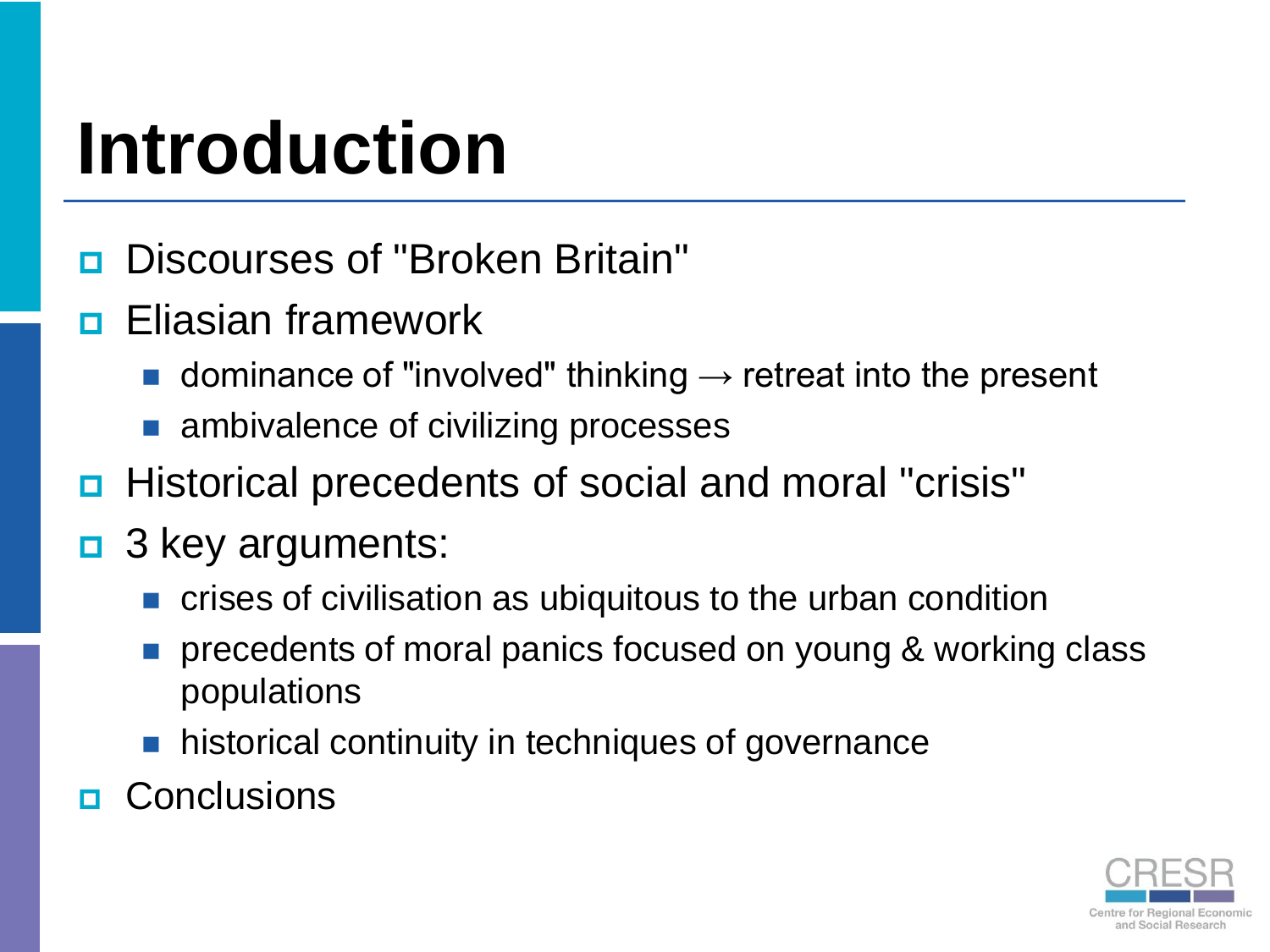# **Broken Britain?**

*"arising from circumstances of the most unparalleled distress...nothing but absolute want could have driven a large, and once honest and industrious body of people, into the commission of excesses so hazardous to themselves, their families, and their communities"*

*-* **Lord Byron, speech to the House of Commons, 1812** 

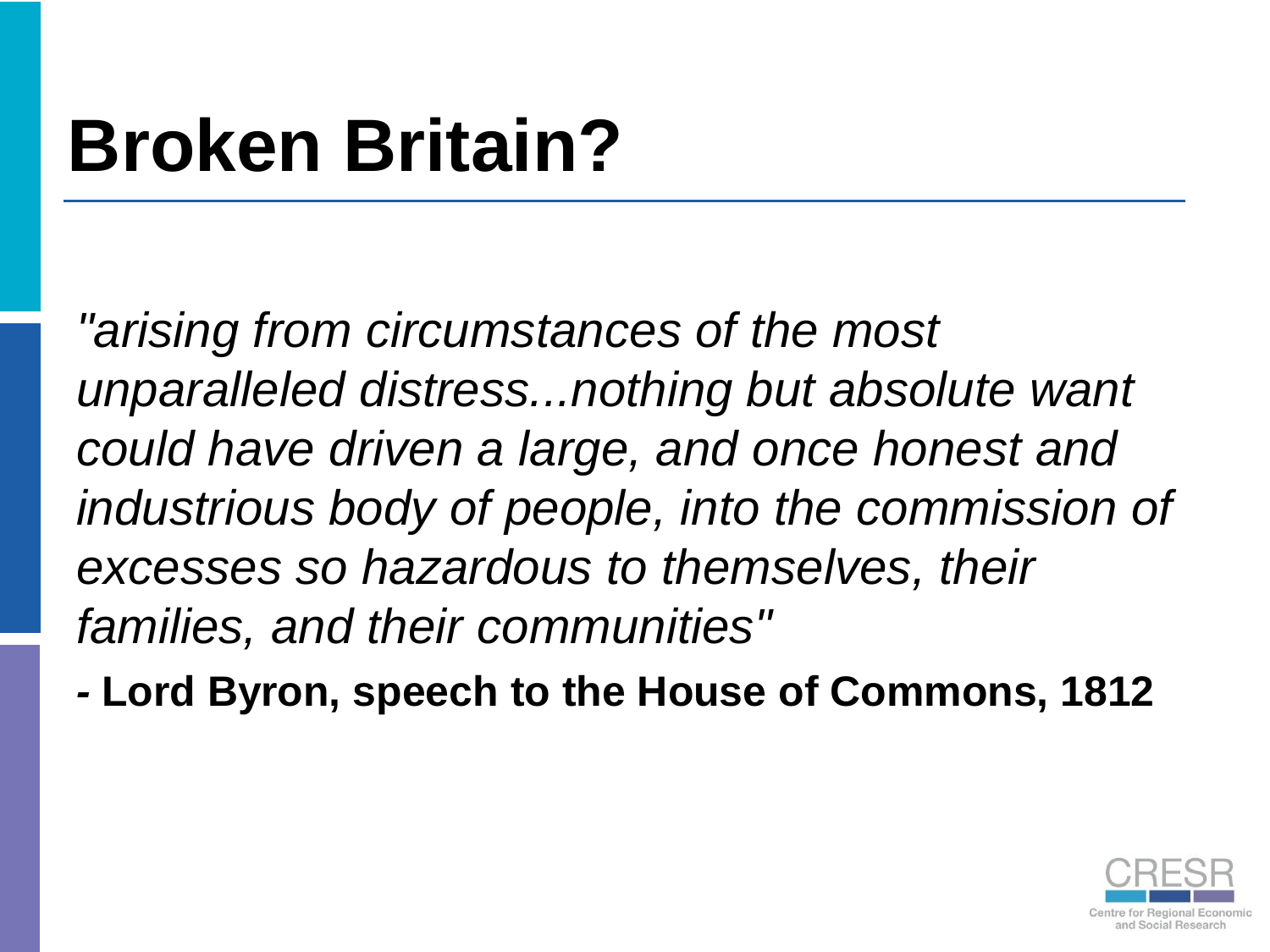# **Discourses of "Broken Britain"**

- **D** New Labour and the Respect Agenda
	- 'values to support respect are becoming less widely held' (Respect Taskforce, 2006)
- **p** persistent Conservative discourse of decivilising processes
- nostalgia in the comparison to romanticised bygone eras
	- 'disappearance of deference' compared to Victorian era citing falling church attendance and a loss of work ethic (Browne, 2008)
	- but Browne neglects historical evidence on: ambiguous attitudes to the church; alcohol/drug consumption; violence; gangs; vandalism and terrorism.
- **BUT...Browne's thesis is widely shared by the British public** perception of decline in morals, respect and an increase in ASB

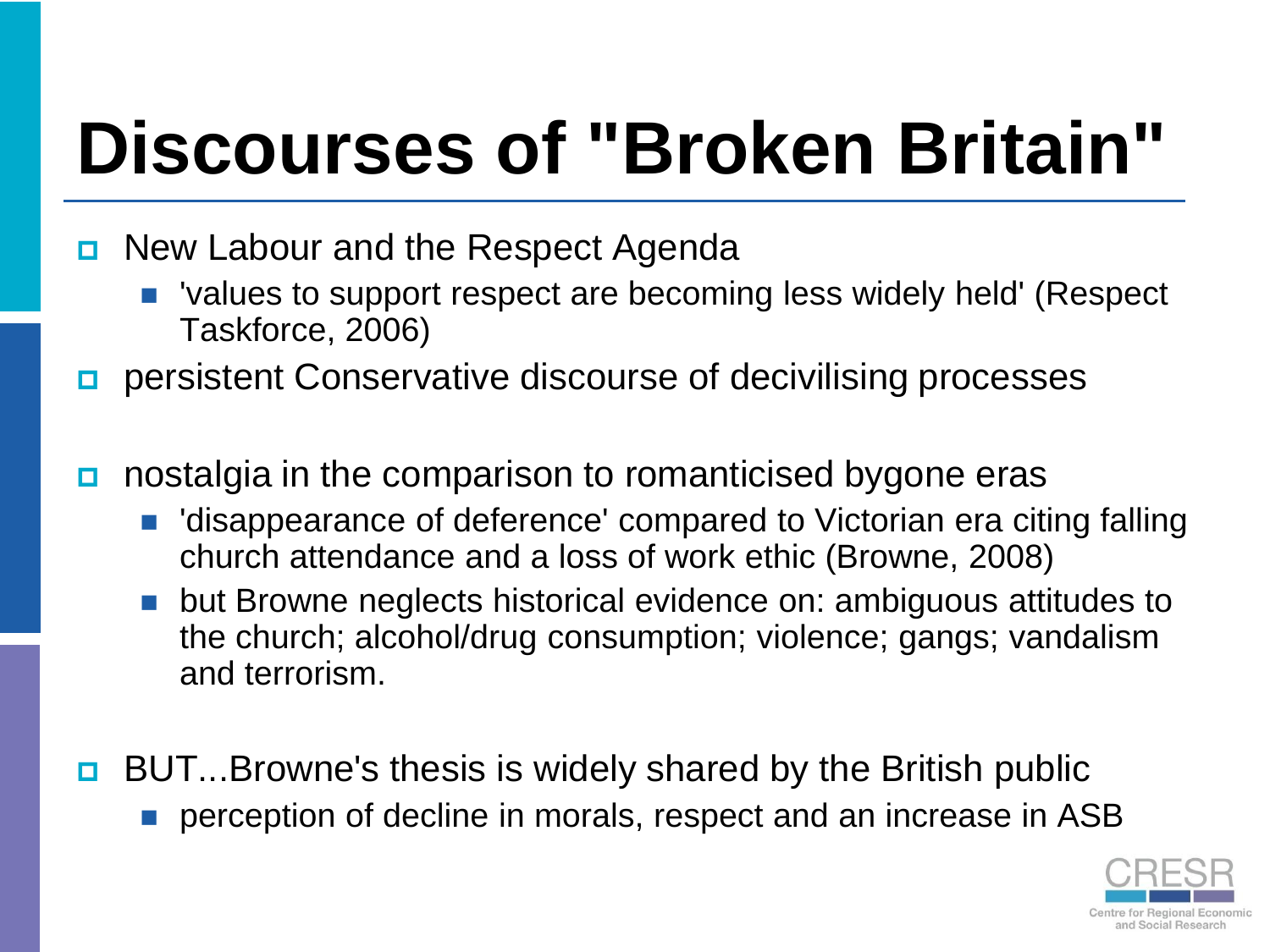## **The retreat into the present**

- remarkable commonality in responses to the 2011 riots
	- moral decline; loss of self-restraint; a unique contemporary crisis; youth and working-class BUT....ahistorical
- need for a long-term, detached and process-oriented approach
- theoretical tools: involvement and detachment
- *'Only small babies, and among adults perhaps only insane people, become involved in whatever they experience with complete abandon to their feelings here and now; and again only the insane can remain totally unmoved by what goes on around them. Normally adult behaviour lies on a scale somewhere between these two poles'* (Elias, 1987a, p.3)*.*

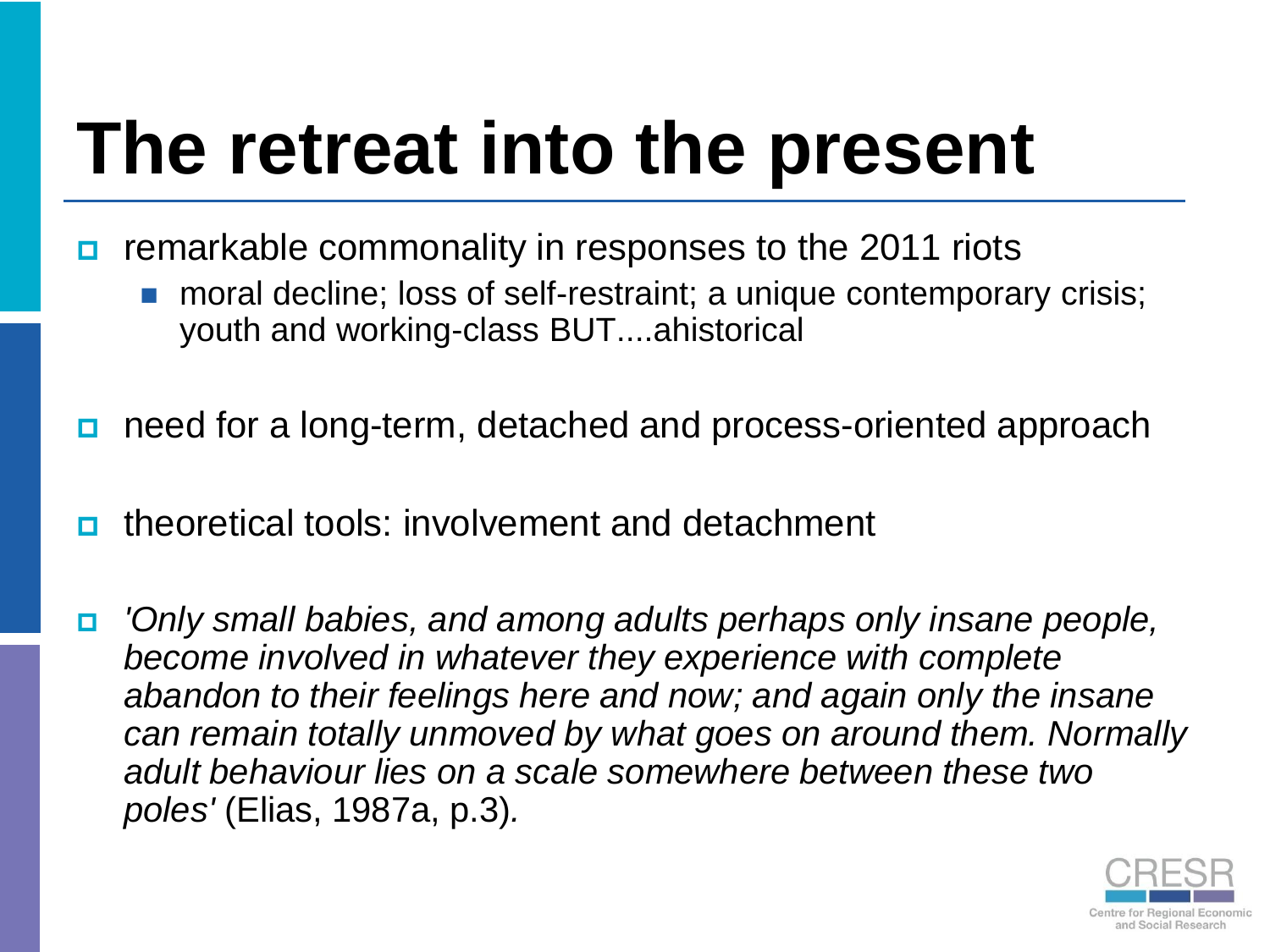## **The retreat into the present**

- grasp of the relationship between knowledge and emotions is crucial
- $\Box$  'double-bind' process: higher danger  $\rightarrow$  higher affect in emotional response
	- **perception of urban disorder and moral crisis**  $\rightarrow$  **fear**
- double-bind process as an inherent characteristic of the human condition:
	- *'While in people's relations with non-human forces the standard of both the control of self and that of external events is relatively high, in relations of people with people the socially required and socially bred standard of both is considerably lower'* (Elias, 1987a, p.11)*.*

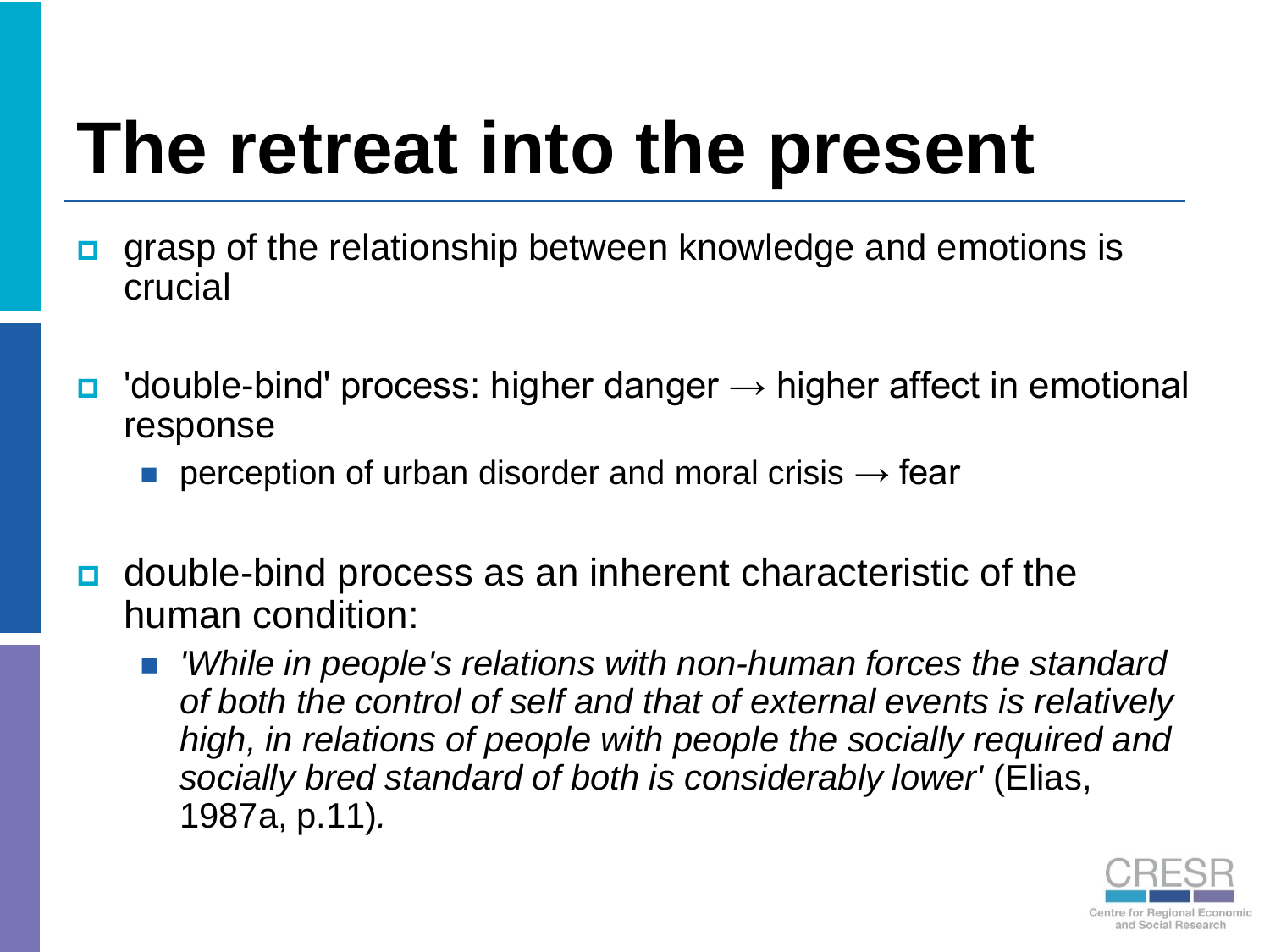# **Involvement has the upper hand**

- previously lack of emotional control in dealing with natural forces > fear & insecurity
- mastery over nature brought control over emotions and ↑ realitycongruent knowledge - experiences of social/human phenomena lag far behind
- *'The preoccupation of the sociologists with the social problems and conflicts of the present represents a dominance of involved thinking - they are highly emotionally absorbed in those problems and issues. Their very involvement indeed galvanizes them in the pursuit of short-term, empirical knowledge in order to illuminate the problems about which they feel so strongly'* (Kilminster, 1987, p.216).
	- manifested in a social fear of certain populations and urban spaces

and Social Researc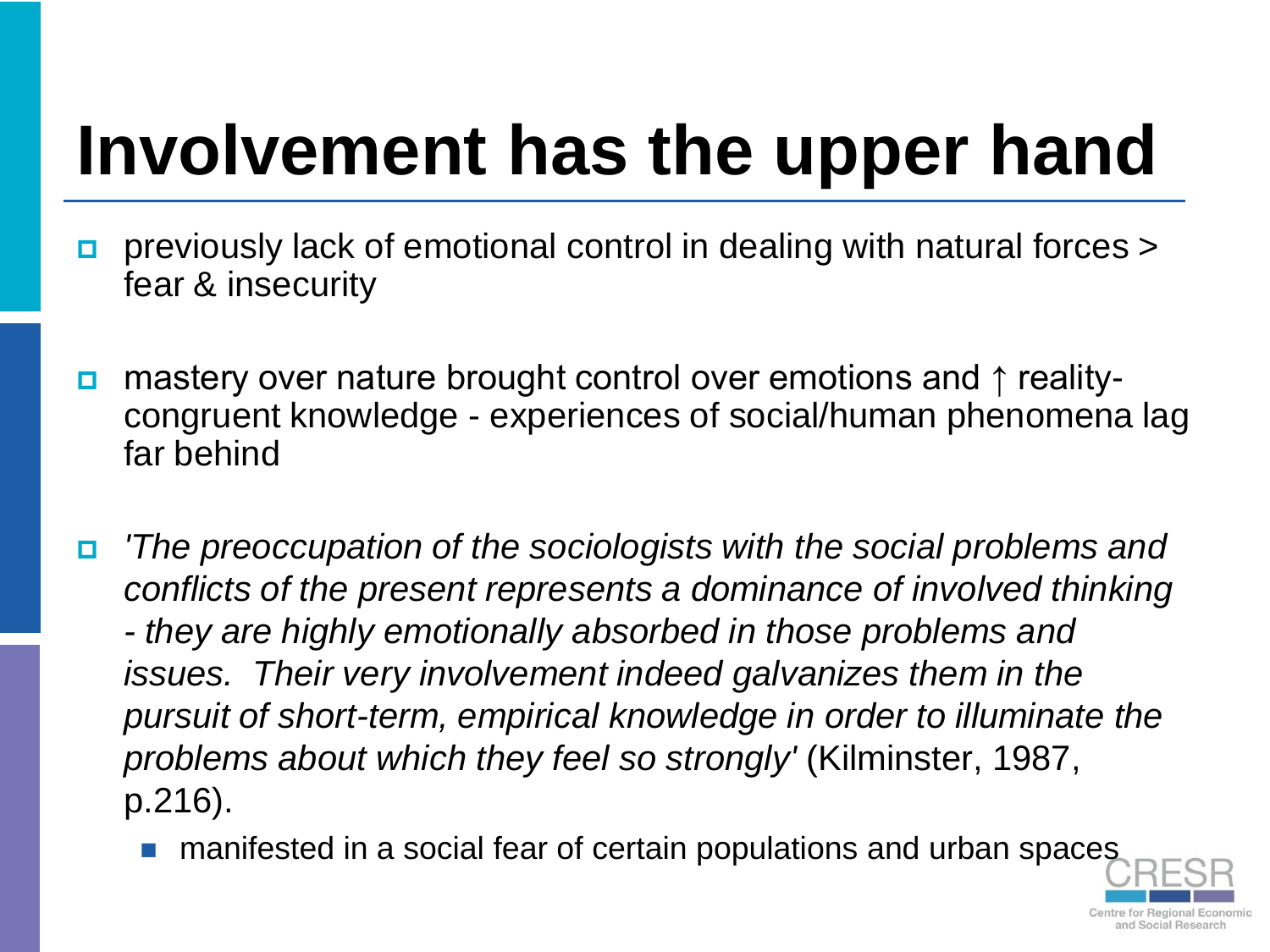### **Long-term perspective**

- fluctuations in the ongoing civilizing *process*
- **n** further developed in Wouters' informalization
- **<u>n</u>** short-term perspective obscures trends
- dangerous outcomes:
	- social misdiagnoses (Kilminster, 2008)
	- legitimization of civilising offensives (Powell and Flint, 2009)
	- targeting and vilification of stigmatised (outsider) groups

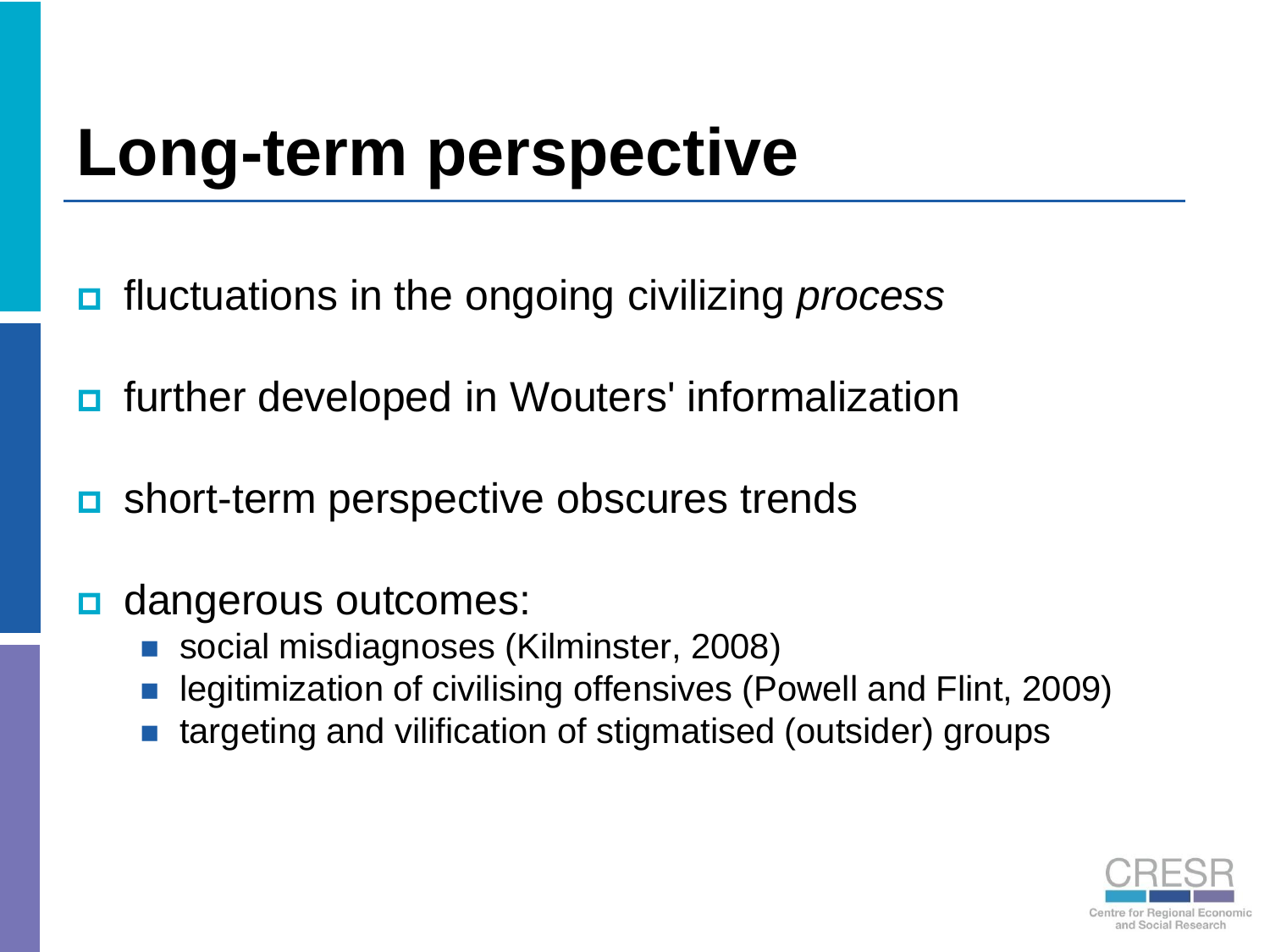#### **An age of fear…**

 *"We have entered an age of fear…Insecurity born of terrorism, of course; but also; and more insidiously, fear of the uncontrollable speed of change, fear of the loss of employment, fear of losing ground to others in an increasingly unequal distribution of resources, fear of losing control of the circumstances and routines of our daily life. And perhaps, above all, fear that it is not just we who can no longer shape our lives but that those in authority have also lost control, to forces beyond their reach."*

(Judt, 2010, p. 234)



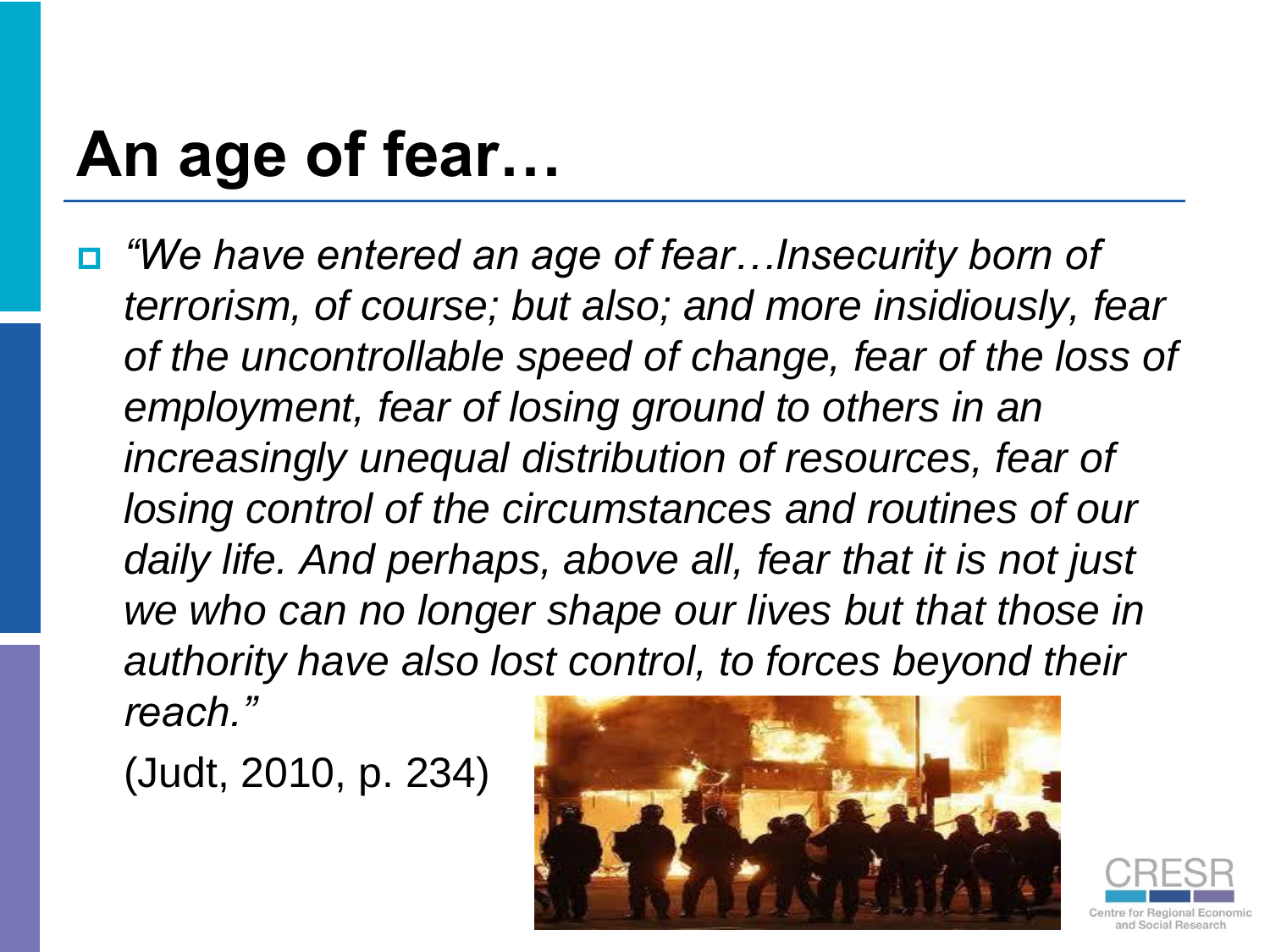## **A perpetual crisis of the present**

- *"We have entered an age of insecurity - economic insecurity, physical insecurity, political insecurity*"(Judt, 2010, p.8)
- **Deep seated anxieties about change and narratives of** uncertainty and decline and a loss of ontological security as the constancy of social and material environments is perpetually undermined (Giddens, 1990).
- An age of anxiety (Mackay, 1993) or 'angst society' (Scott, 2000)
- Malaise from the 1970s onwards (Overy, 2010)

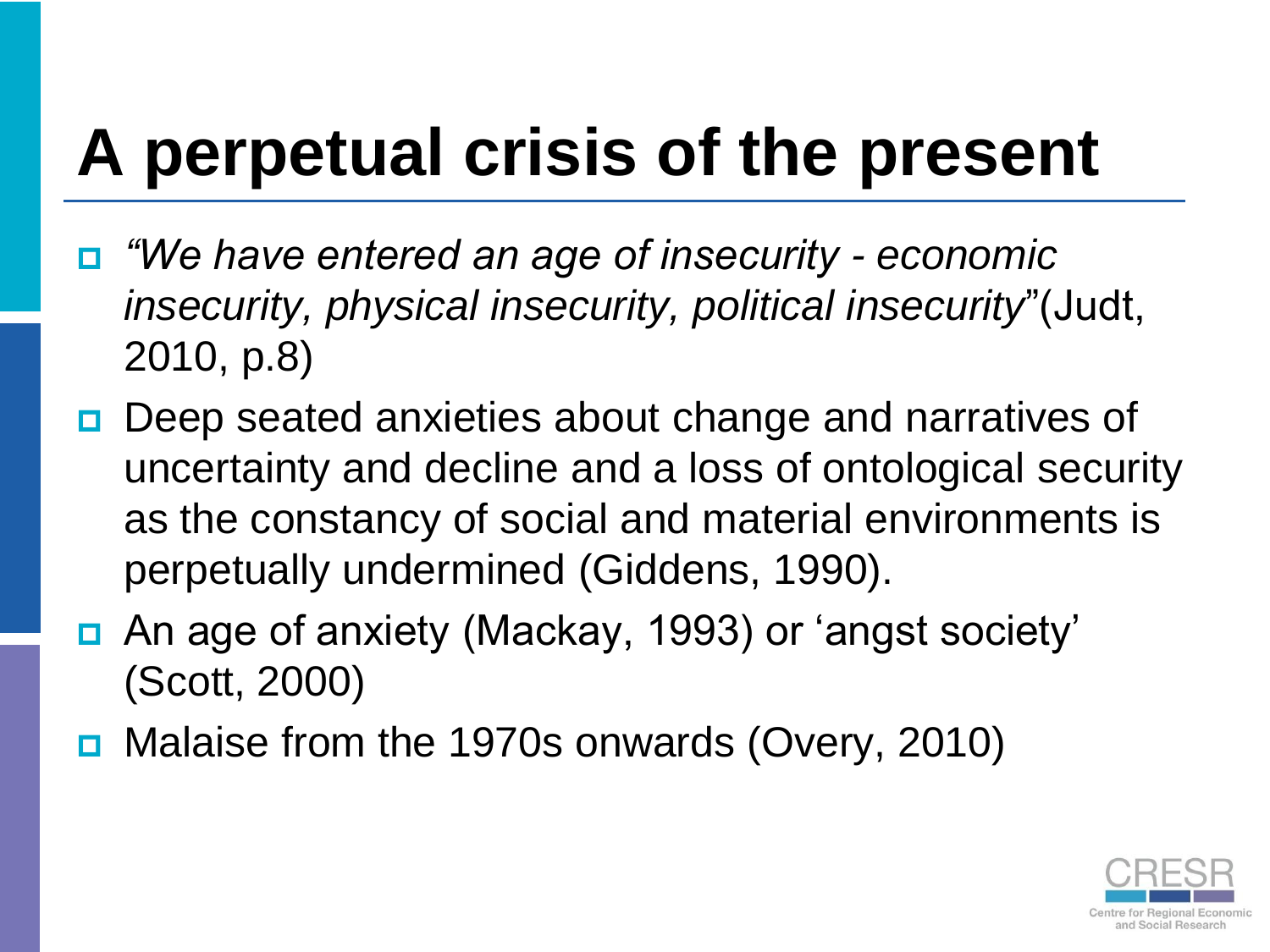### **3 features of the crisis paradigm**

- **<u>E</u>** Social solidarities have declined and self-restraint has unravelled (Pratt, 2005) as materialism and selfishness dominate contemporary life and the social stigmatisation of lower social groups intensifies.
- In age of 'liquid life' (Bauman, 2005) the fragility of routines and habits creates a 'vertigo' of late modernity' (Young, 2007).
- We become ever more aware of risks (Beck, 1992) insecurities and precariousness









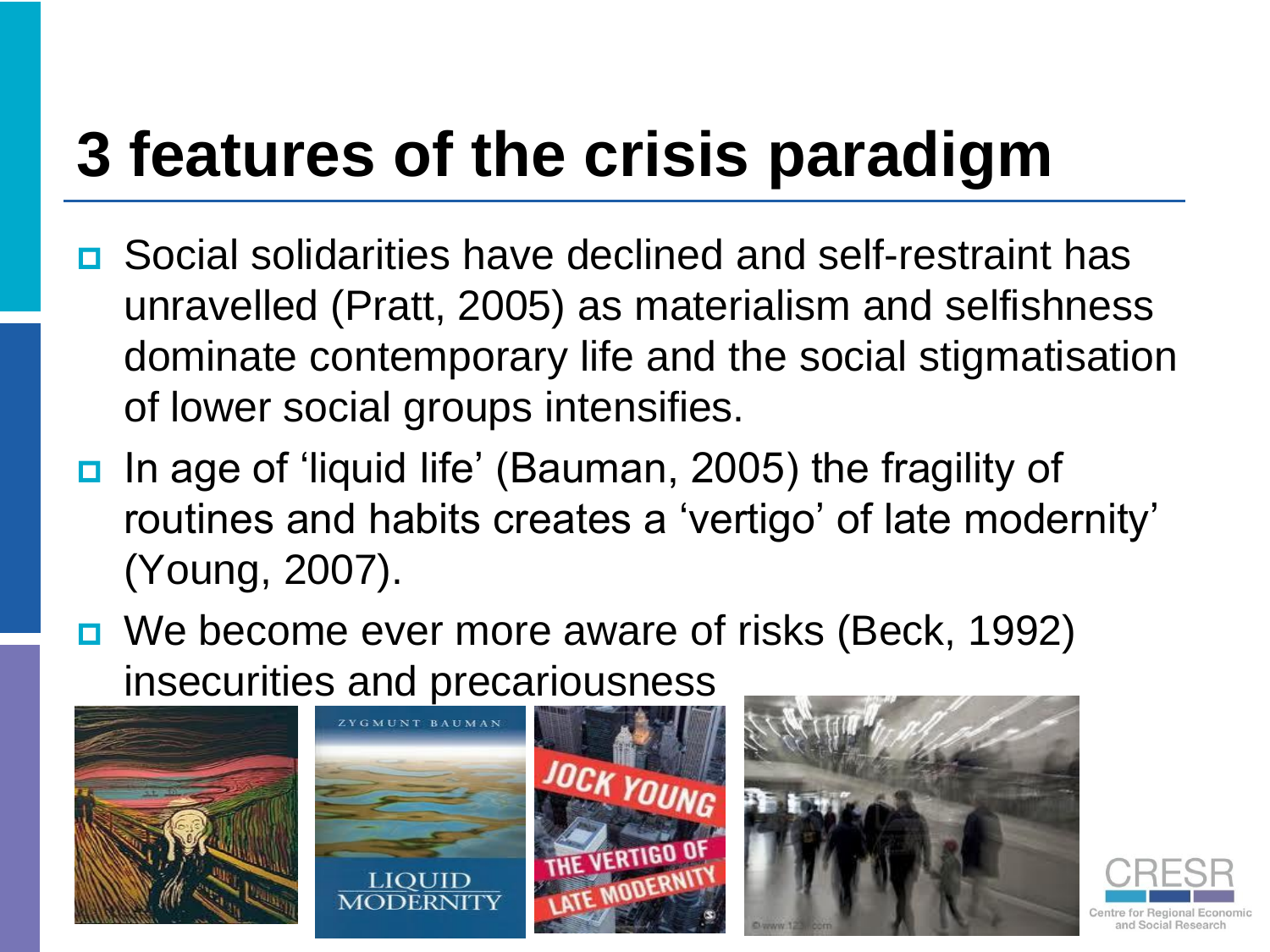### **Our position**:

- Beyond a simple argument that the "good old days" never existed or that we have been here before
- Western cities are *less* violent, *less* dangerous and selfrestraint continues to increase (Elias, 2000; Pinker, 2011)
- □ 'Ceaseless narratives of decline' (Pearson, 2009)
- **□** Specific concerns about urban disorder and young people have previous parallels and precedents
- **O** There is considerable continuity in practices of governance in the fields of anti-social behaviour, and how these are responded to by the subjects of these practices

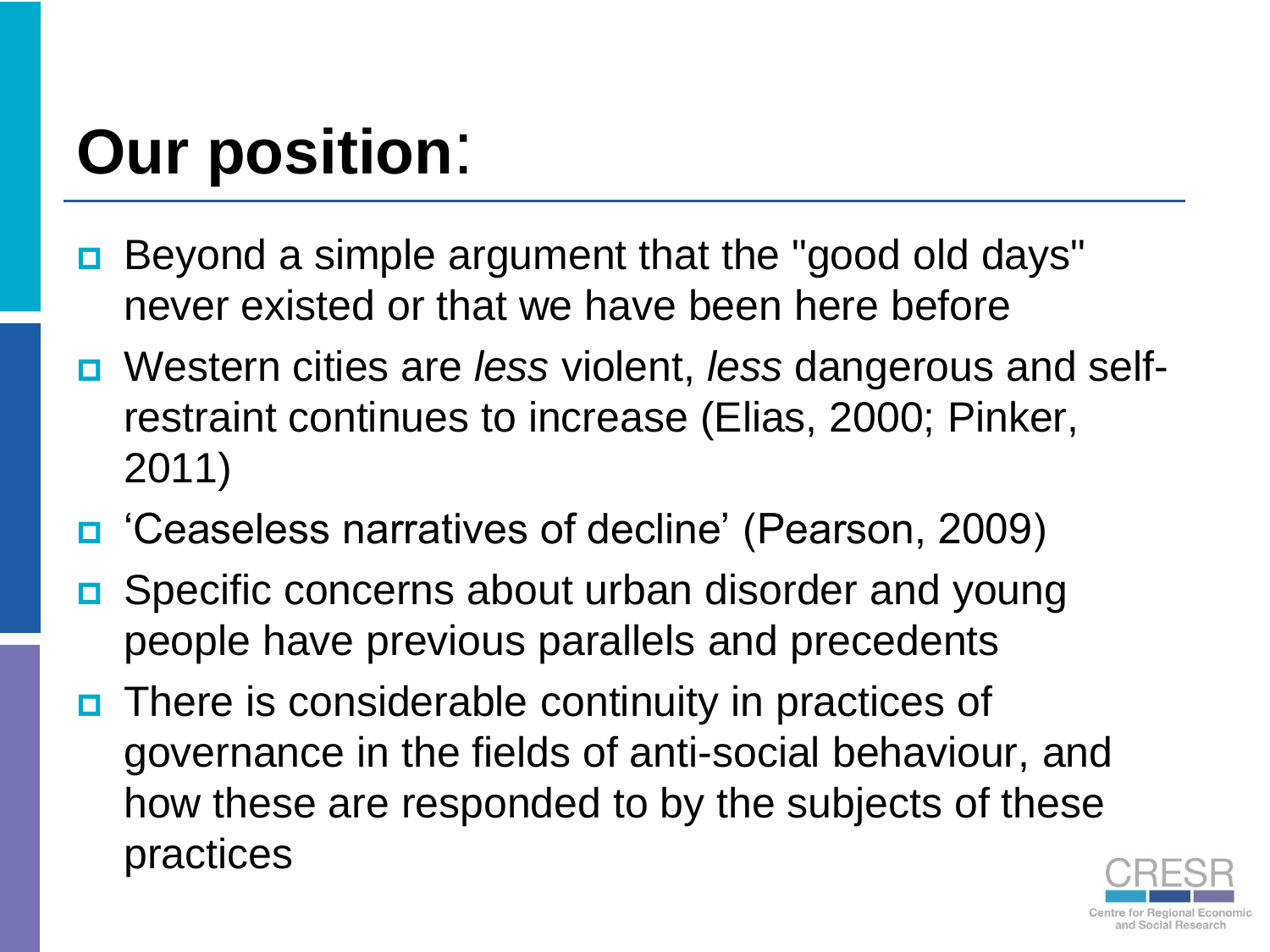# **Ubiquitous crises of civilisation**

- 1871 to 1917: age of decadence and degeneration and a moment of crisis in western cities (Butterworth, 2010)
- 1920s & 1930s: morbid age and 'crisis of civilisation' within *"the glittering promise of mass consumption and a narcotic hedonism."* (Overy, 2010)
- Beatrice Webb: 1920s "moral miasma" in *"an atmosphere of morbid alcoholism and sexuality, furtive larceny and unashamed mendacity."*
- 'Roaring Twenties' and the wave of informalization (Wouters, 2007)
- Precedents of anxiety and insecurity *'everything is loose and free, but everything is problematic'* (Robert Park in foreword to Zorbaugh, 1929)nd Social Researd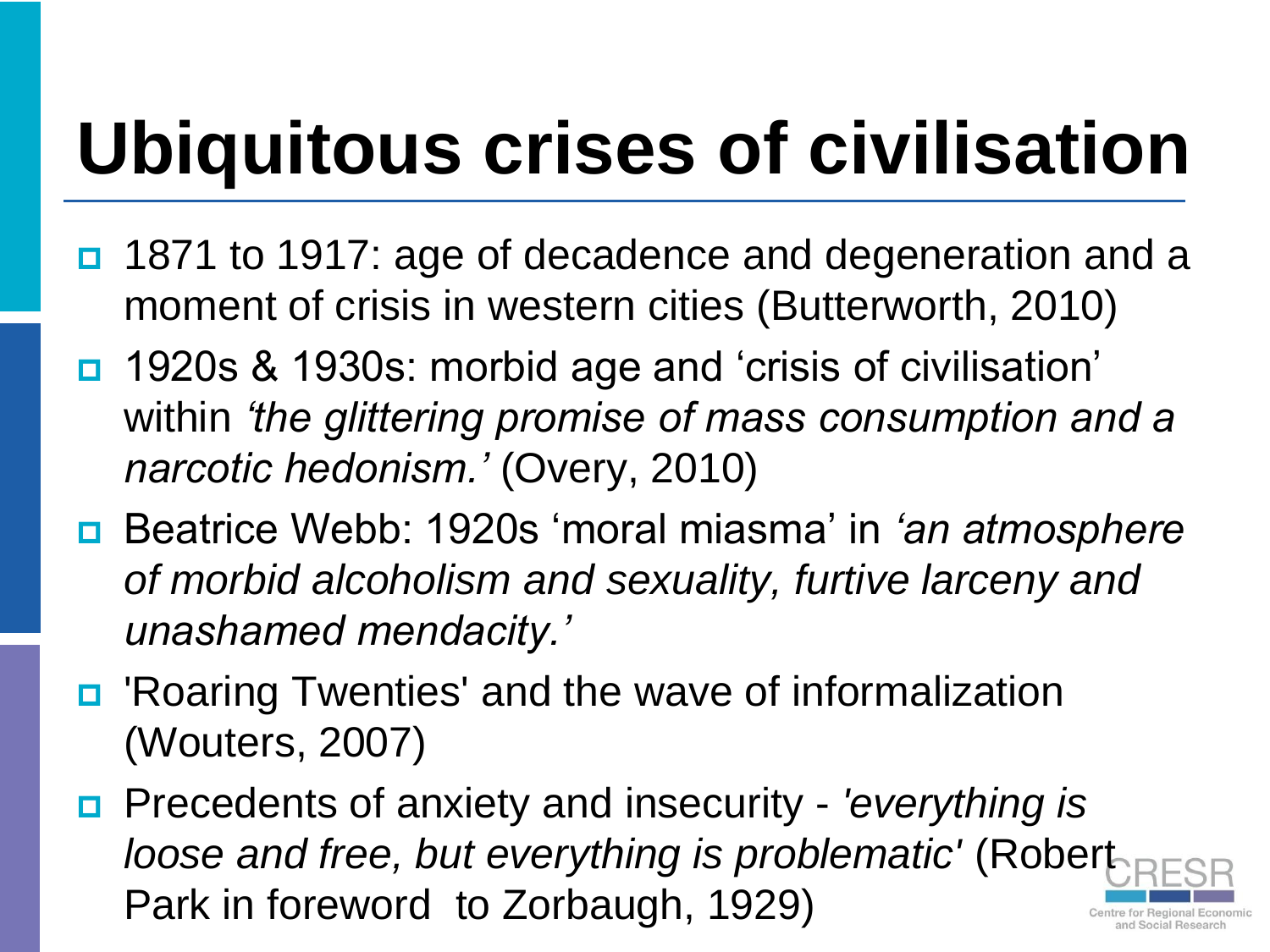#### **"Reclaiming delinquents for the nation"**

 In 1955 a prominent report entitled *Citizens of Tomorrow* claimed that recruits to the armed forces:

*"Had a poor physique, poor education and lacked religious knowledge, self-confidence, initiative and a sense of responsibility."*

(Kynaston, 2010, p.548)

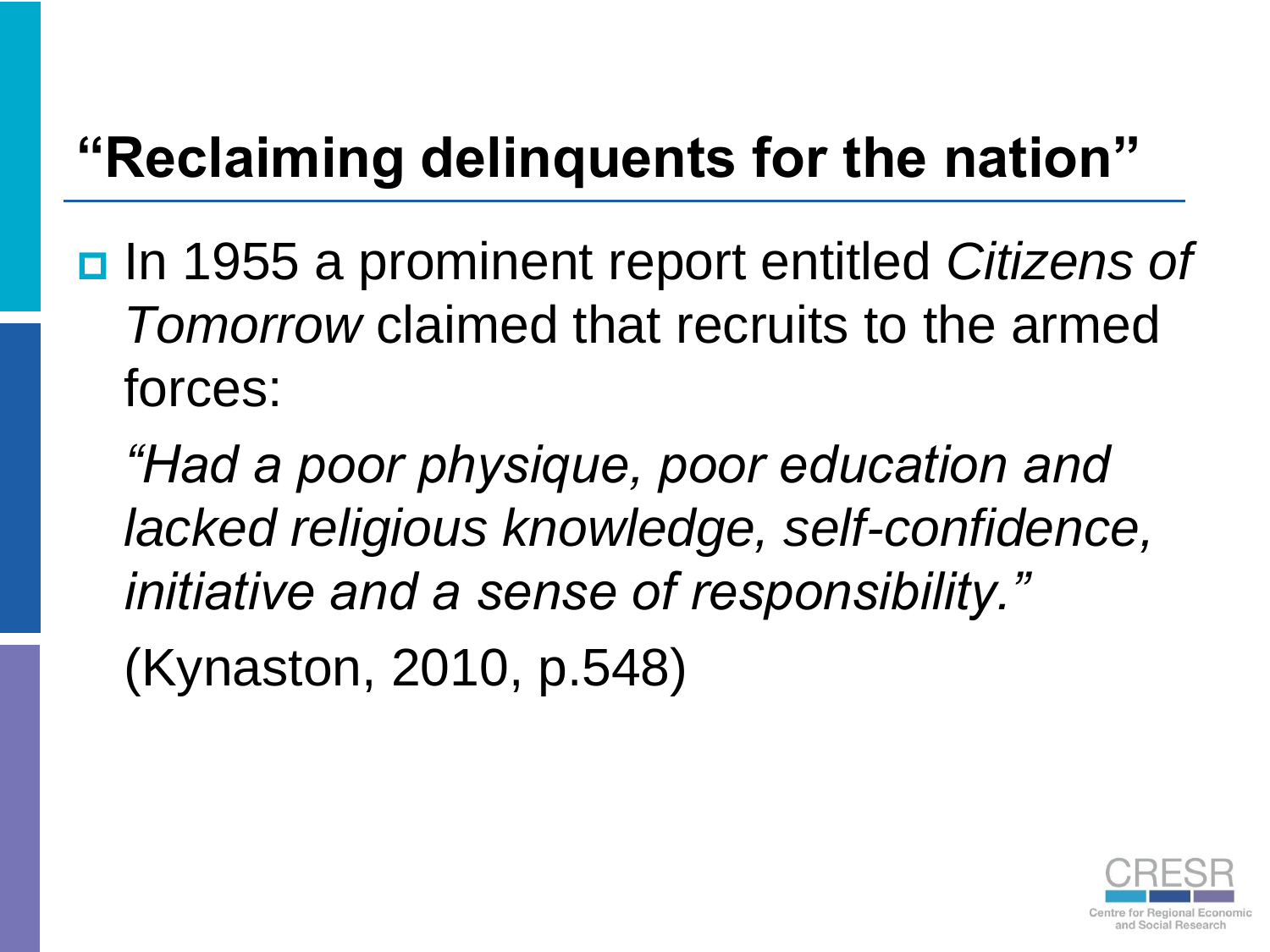## **Teenage**



"Scuttling gangs" in Manchester, " terrorising neighbourhoods", including a battle involving 500 participants in 1890 (Savage)



'Apaches' of Paris and later in Sheffield in the 1920s

A 'new class' of 'city boy' or "slum denizen"

The hooligan as 'the herald of a dark hour in the nation"s affairs" (Pearson, 2009)

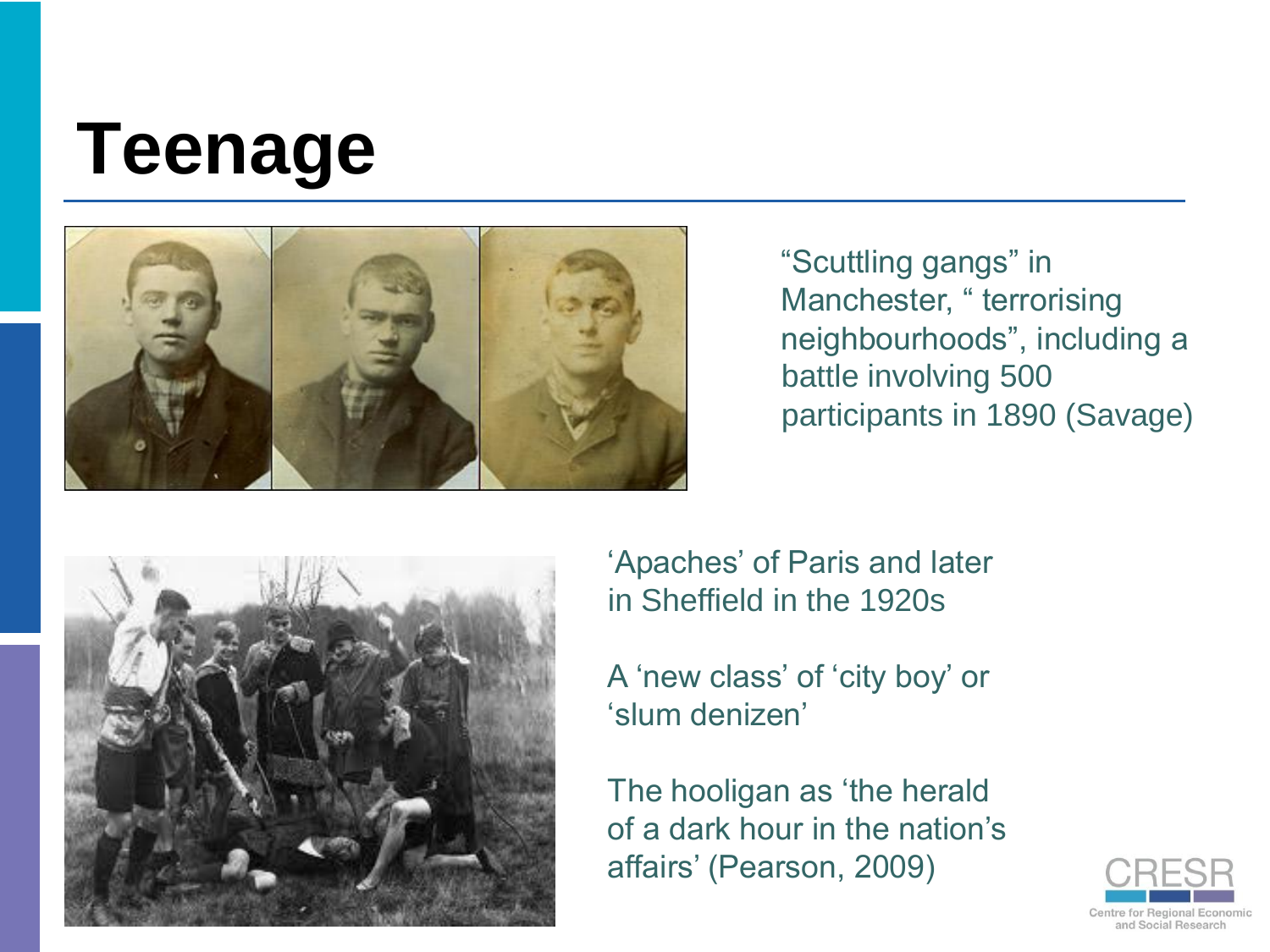#### **Urban disorder, gangs and young people**

- **□** Long-term view reveals innumerable precedents to 2011:
	- 1898: drunkenness, fighting & robberies on August bank holidays (Savage, 2007) and abandonment of restraint and sexual conduct (Booth, 1967)
	- 1920s: sexual promiscuity: Brighton and the "dirty weekend" (Shields, 1990)
	- 1880s and 1920s & 1930s: Football violence in Sheffield/ Glasgow gangs and the Old Firm/football (Curry 2007; Davies, 2006)
	- **Links with dress and delinguency (continued through mods to football** casuals to hoodies);
	- **Unfulfilled desires for consumption' epitomised youth delinquency in** first half of 20<sup>th</sup> Century
	- Rejection of salaried work and family breakdown(Savage, 2007)
	- Lack of presence of fathers or male authority figures

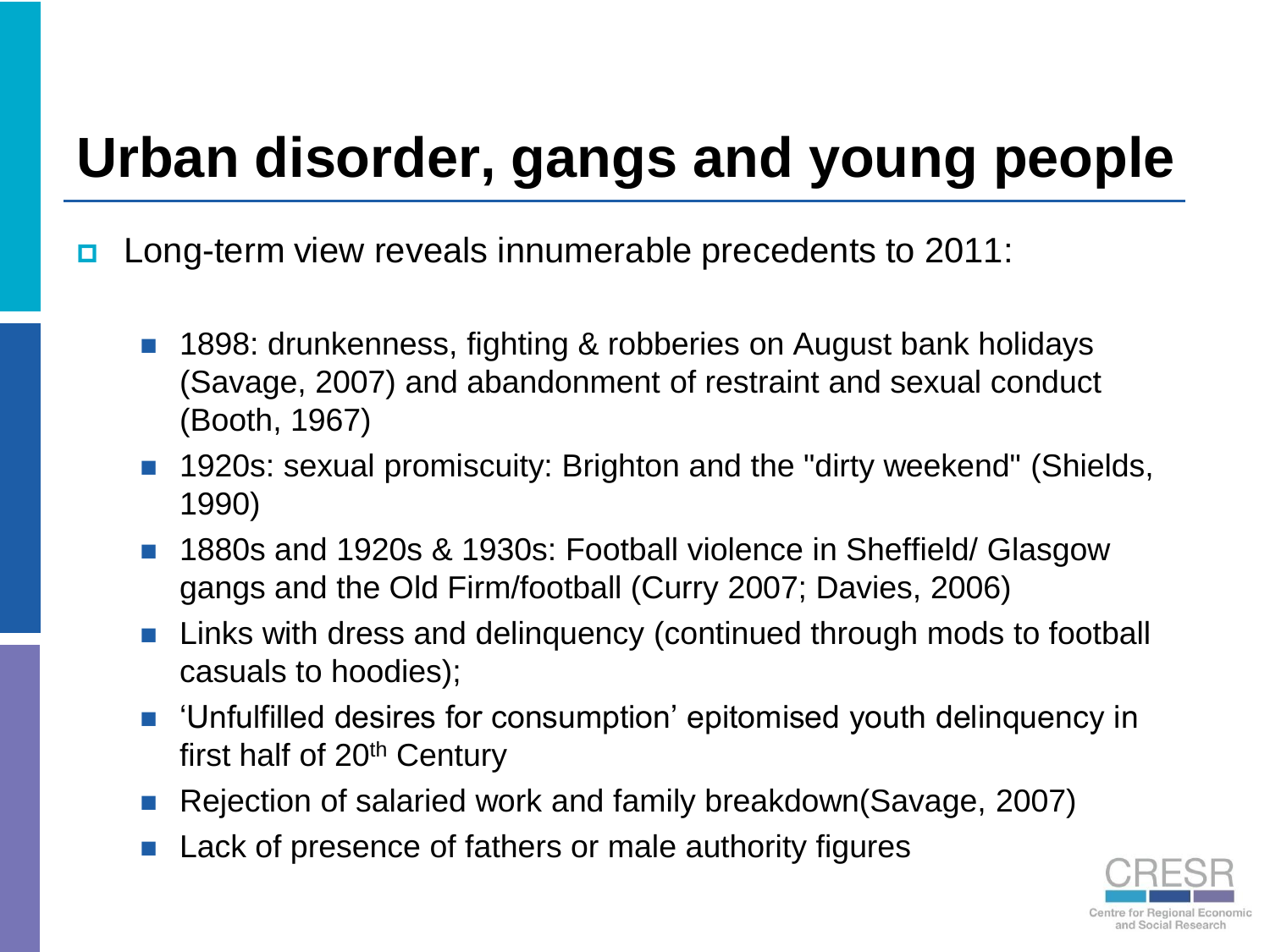# **Techniques of governance**

- **□** Need to understand similarities before identifying "new" methods of regulation and responses
	- **1880-1930: challenging authority ignorance, ridicule and assault** towards police officers and urban park attendants (Bean, 1981; Croll, 1999)
	- 1925 racecourse disorder: Act to prosecute gang hooligans based solely on police evidence (Bean, 1981)
	- Victorian era: new forms of policing at football (Curry, 2007; Davies, 2006)
	- Victorian Merthyr Tydfil: black list of "drunkards" circulated to all publicans (Croll, 1999) - naming and shaming (train "fare dodgers" today)
	- BUT limits...blacklistees revelled in their notoriety 'immune to the civilising public gaze' (Croll, 1999) - ASBOs as a 'badge of honour'